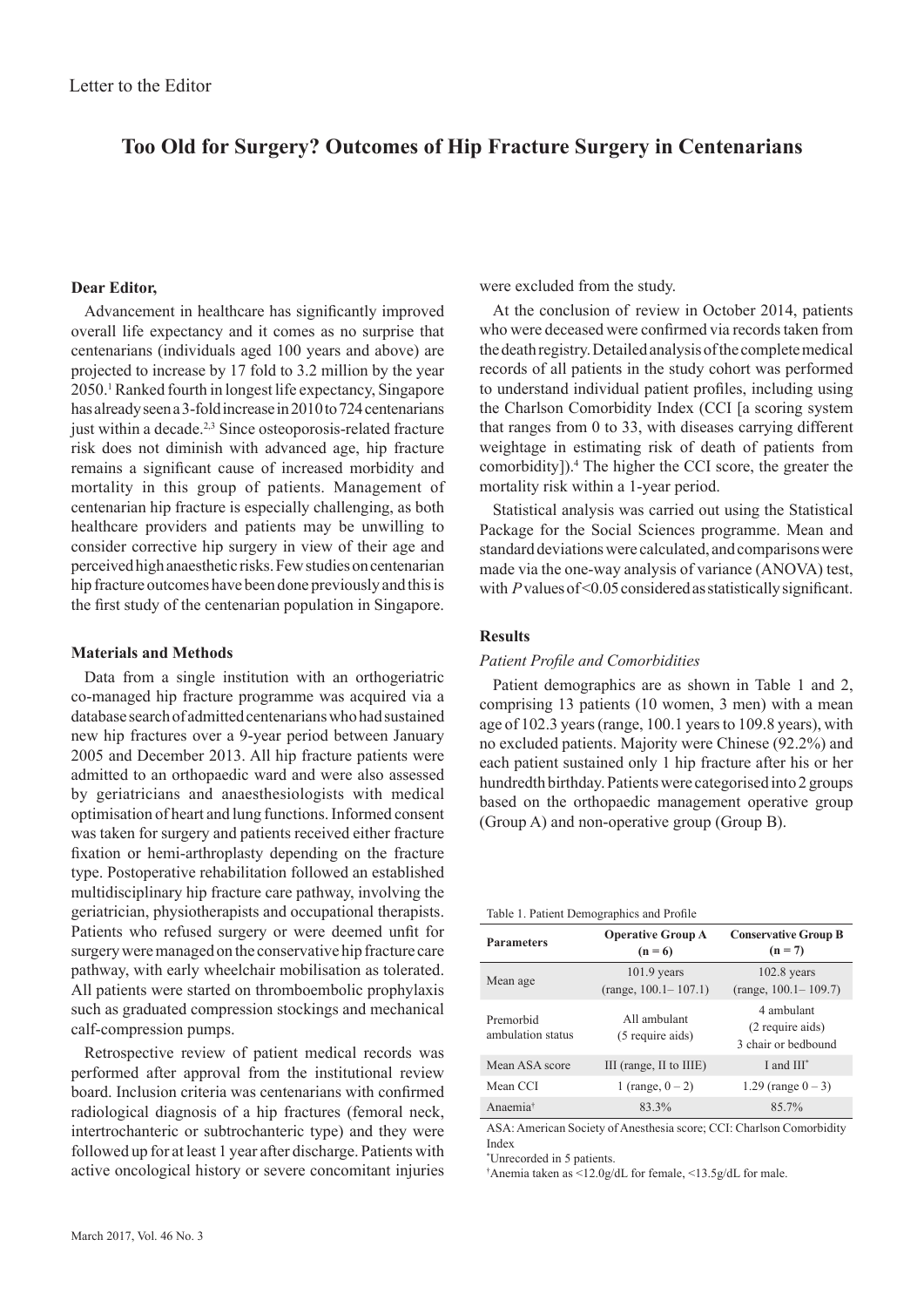| No.          | Age                                       | Fracture<br><b>Type</b> | <b>Treatment</b>      | <b>ASA</b>   | <b>CCI</b>     | <b>Mortality</b><br>within 1<br>Year | <b>Time from</b><br>Injury<br>to Death<br>(Days) | <b>Previous</b><br>Ambulatory<br><b>Status</b> | Latest<br>Ambulatory<br><b>Status</b> | Length of<br><b>Stay (Days)</b> |
|--------------|-------------------------------------------|-------------------------|-----------------------|--------------|----------------|--------------------------------------|--------------------------------------------------|------------------------------------------------|---------------------------------------|---------------------------------|
| $\mathbf{1}$ | $101y$ 4m                                 | IT                      | <b>PFNA</b>           | III          | $\overline{2}$ | N <sub>0</sub>                       | $\overline{\phantom{a}}$                         | <b>AID</b>                                     | AID                                   | 8                               |
| 2            | 100y 2m <sup>†</sup>                      | IT                      | <b>PFNA</b>           | $\mathbf{I}$ | $\mathbf{0}$   | No.                                  | $\overline{\phantom{a}}$                         | AID                                            | AID                                   | 24                              |
| 3            | $107y$ 2m                                 | IT                      | <b>PFNA</b>           | III          | $\overline{0}$ | N <sub>0</sub>                       | $\qquad \qquad \blacksquare$                     | AID                                            | AID                                   | 20                              |
| 4            | $102y$ 4m                                 | <b>NOF</b>              | Hemi-<br>arthroplasty | <b>IIE</b>   | $\overline{c}$ | Yes                                  | 97                                               | AMB                                            | AID                                   | 9                               |
| 5            | $100y$ 4m                                 | IT                      | $DHS^*$               | <b>IIIE</b>  | 1              | N <sub>o</sub>                       | 1079                                             | AMB                                            | AMB                                   | 11                              |
| 6            | $100v$ 5m                                 | IT                      | <b>PFNA</b>           | Ш            | 1              | Yes                                  | 205                                              | AID                                            | Non-AMB                               | 13                              |
| 7            | $109v\,9m^*$                              | <b>NOF</b>              | Non-OP                | $\mathbf I$  | $\mathbf{1}$   | Yes                                  | 9                                                | Non-AMB                                        | Non-AMB                               | 6                               |
| 8            | $100v$ 4m <sup><math>\dagger</math></sup> | IT                      | Non-OP                | III          |                | Yes                                  | 237                                              | AMB                                            | Non-AMB                               | 9                               |
| 9            | $100y 2m$ <sup><math>\ddag</math></sup>   | <b>NOF</b>              | Non-OP                | <b>NR</b>    | $\mathbf{1}$   | N <sub>o</sub>                       | $\overline{\phantom{a}}$                         | Non-AMB                                        | Non-AMB                               | 16                              |
| 10           | $101y 10m^2$                              | <b>ST</b>               | Non-OP                | NR           | 2              | Yes                                  | 157                                              | Non-AMB                                        | Non-AMB                               | 5                               |
| 11           | $104v$ 1m                                 | <b>NOF</b>              | Non-OP                | <b>NR</b>    | 3              | No                                   | $\overline{\phantom{a}}$                         | <b>AID</b>                                     | Non-AMB                               | 6                               |
| 12           | $102y$ 5m <sup><math>\dagger</math></sup> | <b>NOF</b>              | Non-OP                | NR           |                | Yes                                  | 62                                               | AMB                                            | Non-AMB                               | 21                              |
| 13           | 100y 8m                                   | <b>NOF</b>              | Non-OP                | NR.          | $\overline{0}$ | N <sub>0</sub>                       |                                                  | <b>AID</b>                                     | AID                                   | 9                               |

Table 2. Treatment, Function Status and Mortality of Individual Patient

AID: Ambulant with walking aid; AMB: Ambulant without walking aid; ASA: American Society of Anesthesia score; CCI: Charlson Comorbidity Index; DHS: Dynamic hip screw; IT: Intertrochanteric; NOF: Neck of femur; Non-AMB: Non-ambulant; NR: Not recorded; PFNA: Proximal femoral nail antirotation; ST: Subtrochanteric

\* Underwent general anaesthesia.

† Male patient.

‡ Bedbound or wheelchair bound.

In terms of comorbidities, hypertension, anaemia and osteoporosis were most common;  $83.3\%$  (n = 5) of Group A patients and  $85.7\%$  (n = 6) of Group B patients were anaemic. The CCI for Group A was 1.00 (range, 0 to 2) and 1.29 for Group B (range, 0 to 3), and were not significantly different ( $P$  value = 0.590). Mean CCI for the entire study group was 1.15.

Functionally, all patients in Group A  $(n = 6)$  were premorbidly ambulant and 1 patient could ambulate without walking aid. In Group B,  $57.1\%$  (n = 4) of the patients were pre-morbidly ambulant, 2 could ambulate without walking aid while the remainder  $42.9\%$  (n = 3) were non-ambulant, bed or chairbound.

Operative management was not pursued in Group B as 4 patients were pre-morbidly bed or wheelchair bound, 1 patient had a recent non-ST elevation myocardial infarction and 2 others had opted out of operative management.

### *Management Outcomes and Complications*

With regards to mortality,  $53.8\%$  (n = 7) of the entire study group died from non-surgical-related complications. Mortality rates within 1 year from injury were consistently lower in Group A as shown in Table 3. Reasons for death in Group A include pneumonia and stroke, with earliest death at 97 days. Comparatively,  $57.1\%$  (n = 4) of Group B patients died from complications including ischaemic heart disease and pneumonia in 1 year. The earliest death in Group B occurred during admission at 9 days in a patient with femoral neck fracture (CCI = 1), cause of death being urinary tract infection complicated by septicaemia. Mean hospital stay of the study group patients was 14.2 days (range, 8 to 24 days) in Group A and 10.3 days (range, 5 to 22 days) in Group B.

## **Discussion**

The CCI scores of centenarians in our study group tended to be low. This was also reflected in a previous study of 134,527 centenarian admissions within a 5-year period  $-57\%$  of admissions had mild comorbidity (CCI = 0 to 1), 39.3% had moderate comorbidity (CCI = 2 to 4) and 3.7% severe comorbidity (CCI  $\geq$ 5).<sup>5</sup> Tarity et al also cited mean CCI score of 1.61 (range, 0 to 5) in a group of 23 centenarian patients sustaining hip fractures.<sup>6</sup> We postulate that centenarians tend to be healthier than most elderly patients and have lower CCI scores, since most of those with multiple comorbidities would have died earlier from complications of those diseases.